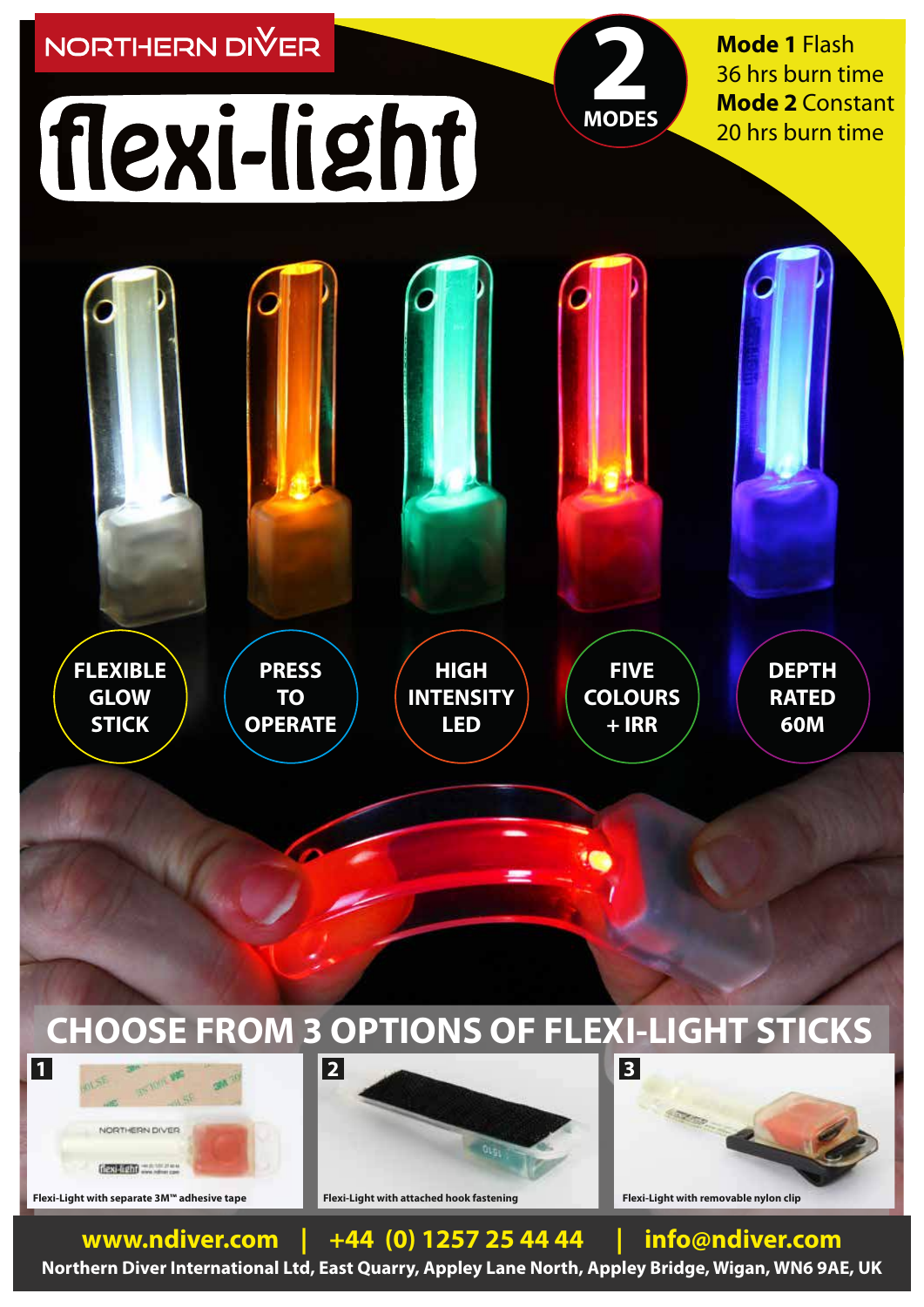# **www.ndiver.com With Separate 3M™ Adhesive Tape**



**Flexi-light sticks** have a high intensity LED which projects light through a flexible silicone stick. It has a simple press to operate button under the coloured marker, which activates flashing, constant and off modes.

The **Flexi-Light stick** can be twisted or bent during storage or in use with no damage occurring. Unlike chemical light sticks, the user decides when to turn the **Flexi-Light stick** on or off. Replacing chemical light sticks with reusable **Flexi-Light sticks** can add up to a significant cost saving at the end of the year.

**Flexi-Light sticks** are offered in five colours and Infrared. The colour coded marker at the end allows the user to quickly identify the light color.

High intensity light sticks burn brighter and faster than traditional glow sticks. These **Flexi-Light sticks** are up to three times brighter than standard glow sticks and are waterproof and depth tested to 60m, they are non-sparking and non-heat producing.

#### **3M™ 300LSE Adhesive Transfer Tape**

Provides excellent bond to plastics and low surface energy coatings such as, polypropylene and powder coated paints, combined with high shear for excellent temperature resistance. A strip of 3M™ Adhesive Tape can be supplied with every **Flexi-Light stick** for simple and easily application onto a range of surfaces and equipment.

# **Visit our website or call our sales team for current prices.**

#### **Specially Designed Removable Flexi-Light Stick Pocket**

This pocket is designed to perfectly fit all Northern Diver Flexi-Light sticks. The light stick can be quickly slid into place and viewed through the transparent window. Inside the pocket is lined with SOLAS reflective tape which has a non-slip surface to help the light stick stay in place.

> Originally designed for Northern Divers **HID** tri-laminate drysuit the pocket easily clips into place using the plastic x-loc buckles and is secured via the hook fastener on the reverse. This handy removable pocket can be fitted to any drysuit or piece of equipment.

 $\frac{5}{3}$ 

**SM** 

**1300CSE** 

**Pocket available separate**

# **www.ndiver.com | +44 (0) 1257 25 44 44 | info@ndiver.com**

**Northern Diver International Ltd, East Quarry, Appley Lane North, Appley Bridge, Wigan, WN6 9AE, UK**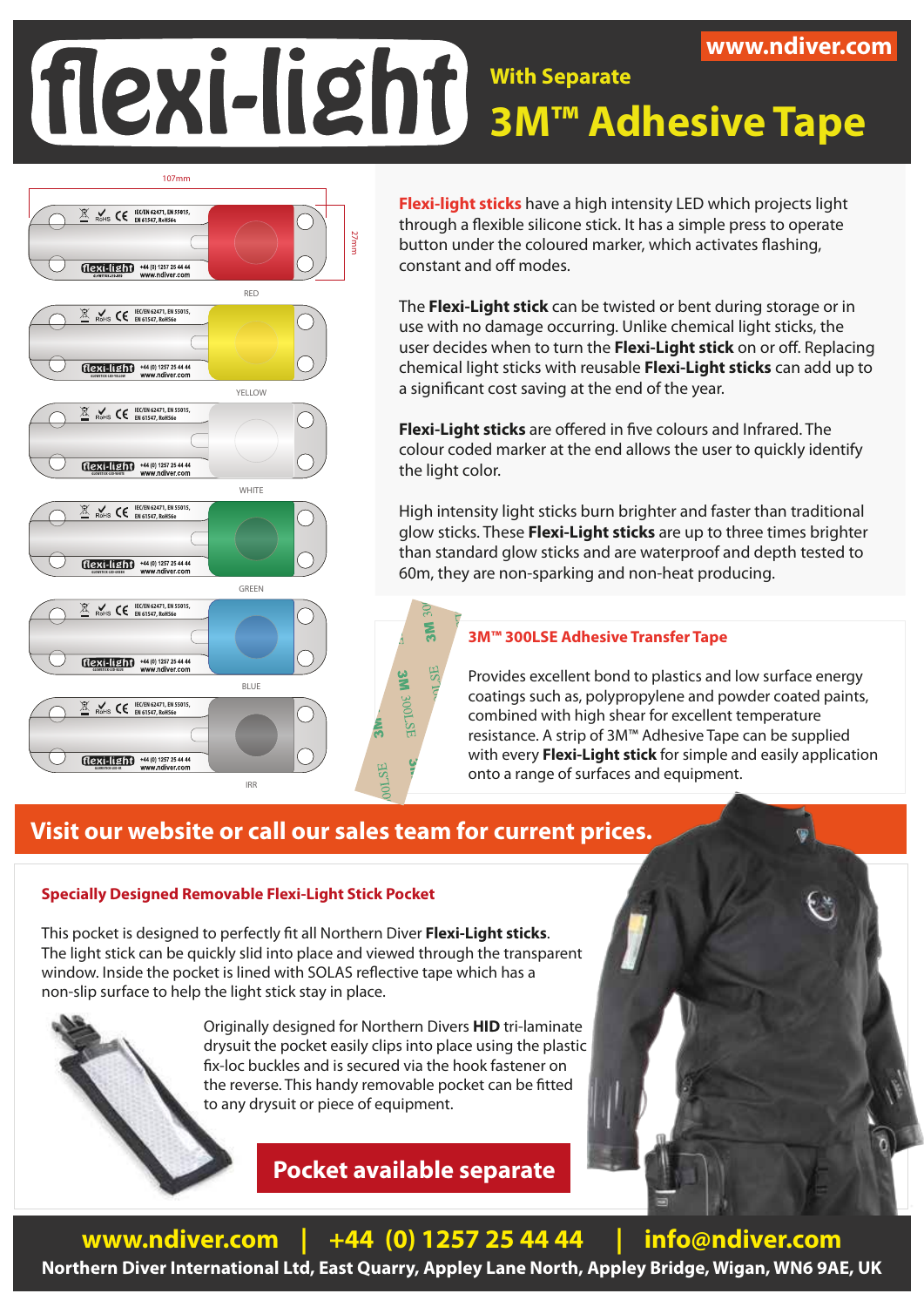# **www.ndiver.com With Attached Hook Fastener**



- Hook fastener for quick and simple application
- Simple push button operation
- Output: 8 lumens
- Visible distance: up to 3km
- Depth tested: 60 meters
- Double sealed construction
- Single use
- Non replaceable battery
- Material: RoHS compliant polyurethane
- Available in five colours and Infrared
- Hook fastener colour may vary



# **Pocket With Hook & Loop Fastener**

**This Flexi-Light stick pocket is supplied with most new Northern Diver BCDs but would make a great addition to any dive kit.**

This pocket is designed to perfectly fit all Northern Diver **Flexi-Light sticks** and works in the same way as the Removable Flexi-Light pocket on the HID drysuit.

The pocket easily attaches to any webbing, hoop or lash tab, simply loop the strap and push together to bond the hook and loop fastener in place.





**www.ndiver.com | +44 (0) 1257 25 44 44 | info@ndiver.com Northern Diver International Ltd, East Quarry, Appley Lane North, Appley Bridge, Wigan, WN6 9AE, UK**